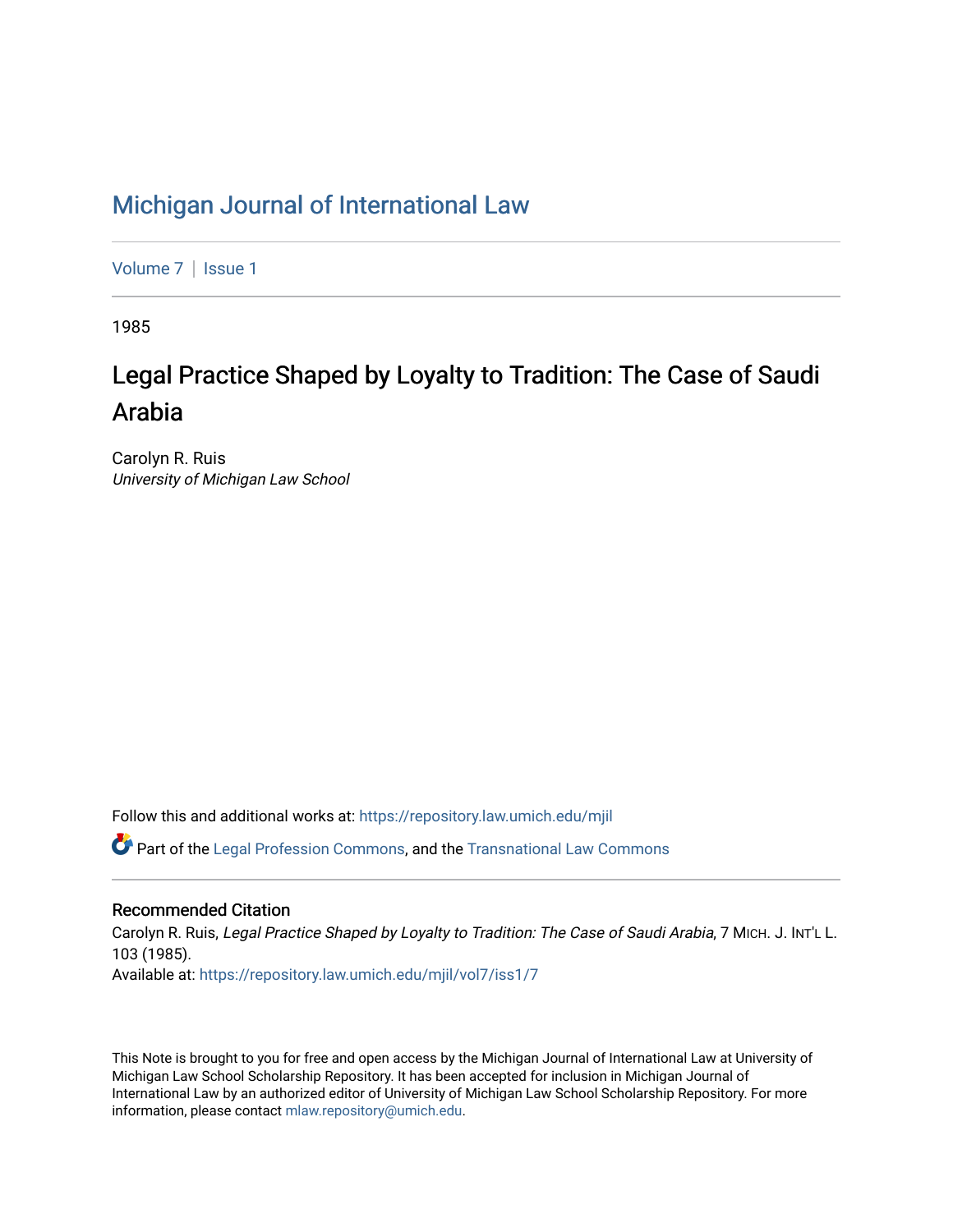## **Legal Practice Shaped by Loyalty to Tradition: The Case of Saudi Arabia**

## **Carolyn R. Ruis\***

Political upheavals in Iran and terrorist attacks on Americans in Beirut have reinforced the Western perception that Islam is a hostile political force' which can dramatically affect corporate operations in the Middle East.2 The religion, however, is much more than a political rallying force.

Foreign attorneys wishing to practice in Saudi Arabia must realize that Arab and Western views of the role of religion diverge. Whereas Westerners often have a pro forma view of religion,<sup>3</sup> the Muslim's commitment to his religion is absolute. Islam, unlike mainstream Western religions, encompasses all aspects of life, from moral obligations and outward personal conduct to the legal structures of modern governments. 4 To work successfully with Muslim business partners, who by Western standards may appear to be religious zealots, Western attorneys must strive to grasp the relationship between Middle Eastern religious

**\*** Class of 1986, University of Michigan Law School.

**1.** A possible explanation for the Western conception of religion as a political force can be found in recent events in the West. The prominence of fundamentalist Christians in American party politics demonstrates that religion can be employed as a strong political force in a country as secular as the United States. Likewise, the power of Roman Catholicism in Poland exemplifies the force that may be attached to religious values.

2. Religion is included in one commentator's list of internal "points of power" that might affect U.S. corporations in the Middle East. See Weiner, Political *Issues Affecting U.S. Corporations in the* Middle East, in LEGAL ASPECTS OF DOING BUSINESS **WITH EGYPT,** IRAN, **SAUDI** ARABIA **AND** THE **GULF** STATES 5-6 (Protecting Law Inst. Supp. 1976). The development of the Israeli boycott list is a dramatic example of the effect that the desire to protect Islamic values can have on corporations doing business in the Middle East. Foreign businesses that disregarded Arab warnings against dealing with Israel were placed on a blacklist and prohibited from conducting business in the Arab world. *See F* KHOURI, THE ARAB-ISRAELI DILEMMA 204 **(2d** ed. 1976).

*3. See, e.g.,* Nottingham, Religion *and 7pes of Society,* in THE **SOCIAL MEANINGS** OF **RELIGION** 88-94 (W. Newman ed. 1974).

4. For a useful introduction to Islam and Islamic law, see **F** RAHMAN, **ISLAM** (2d ed. 1979). *See* also C. FARAH, **ISLAM** (1970).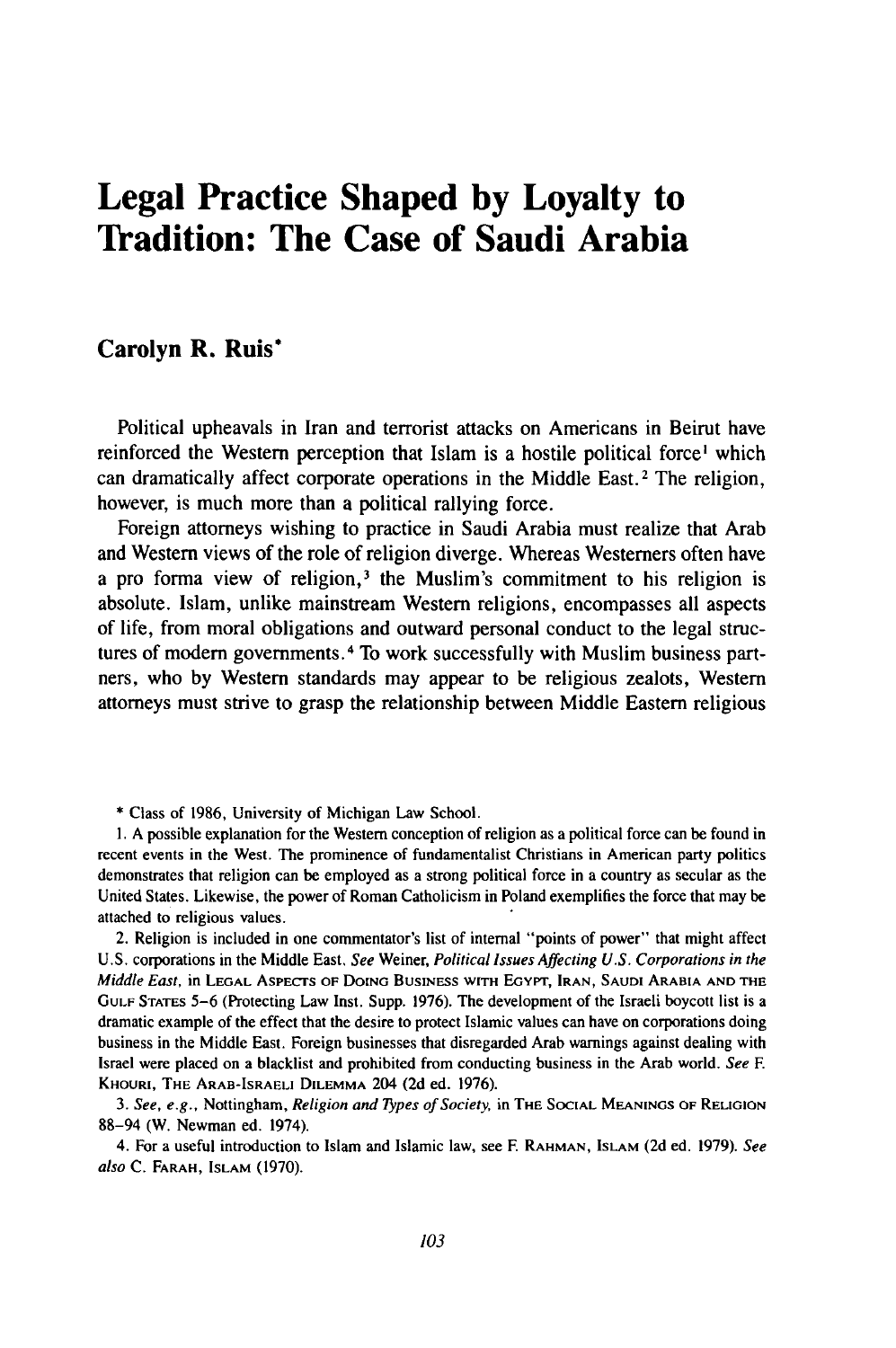and legal systems and adapt their behavior to the social and business conventions of the region.<sup>5</sup>

This note employs Saudi Arabia as an example of an Islamic country that has retained its religious traditions while being forced **by** economic necessity to adopt some Western commercial practices. Part **I** reviews the legal system of Saudi Arabia, highlighting the major differences and similarities between it and Western commercial law. Part **II** considers the legal requirements and cultural **norms** which Western attorneys should be prepared to observe while practicing in a traditional Islamic society. It suggests that strict adherence to custom and the Saudi Government's recent attempts to strengthen restrictions on both the professional and personal lives of expatriates in the Kingdom<sup>6</sup> may be interpreted as a defense against the increasing penetration of Western materialism which has accompanied economic internationalization. <sup>7</sup>

## **1.** THE LEGAL SYSTEM OF **SAUDI** ARABIA

The legal system of Saudi Arabia is based on the *shart'a,* the law of Islam believed to be inspired by God and revealed by the prophet Muhammad. 8 "The *Shart'a* . . . covers every aspect of life and every field of law—international,

5. One writer states: "[Nlo one can disregard the importance of Islam, but dealing with it requires more than a superficial respect for all religions. Islam is conceived of as a total living system, adapted to the historical experiences of each Arab country." AbiNader, Americans Overseas: Carrying the Culture of Technology, MIDDLE E. **EXECUTIVE** REP., June 1980, at 2, 16.

6. Crackdown on Expatriates-Again, MIDDLE E. **EXECUTIVE** REP., Feb. 1983, at 21. Restrictions on expatriates are evident in various settings:

Women's exposed legs have been caned by religious police in Riyadh shopping centers. The deputy ambassador from a Northern European country was taken into custody after he was seen kissing his wife goodbye as he left her hospital room. Warnings to the expatriate community that they must adhere to the customs and Islamic values of the Kingdom have appeared in all the English language dailies and in the semi-official Saudi Economic Survey.

#### Id.

7. See, e.g., Filling a Void: A Survey of Saudi Arabia, ECONOMIST, Feb. 13, 1982, at 3 [hereinafter cited as Survey]. Many Saudi citizens have had to adapt their bedouin (nomadic) way of life to a more affluent Western one over a relatively short period. When the Kingdom of Saudi Arabia was formed in the 1920s, roughly one-fourth of its inhabitants were *bedouins*. The remainder lived in oases, market towns, and Islam's holy cities, Mecca and Medina. Prior to the institution of the Saudi monarchy, the governmental system of the Arabian Peninsula was tribal. Modernizing forces of contemporary society resulted in rural-to-urban migration and the settlement of bedouin tribes. For discussions of the impact of modernization on traditional society in Saudi Arabia, see P. **MANSFIELD, THE** ARAB WORLD 400-09 (1976).

In recent years, external signs of wealth said to characterize Western society have become visible in Saudi Arabia. Yet, **"** [a]s video sets, peanut butter and Pepsi-Cola threaten to become the Saudi way of life, so [the Saudis] cling all the more desperately to the two closely interwoven roots they have always possessed: the family and Islam." Survey, supra, at 4.

8. See C. FARAH, supra note 4, at 101.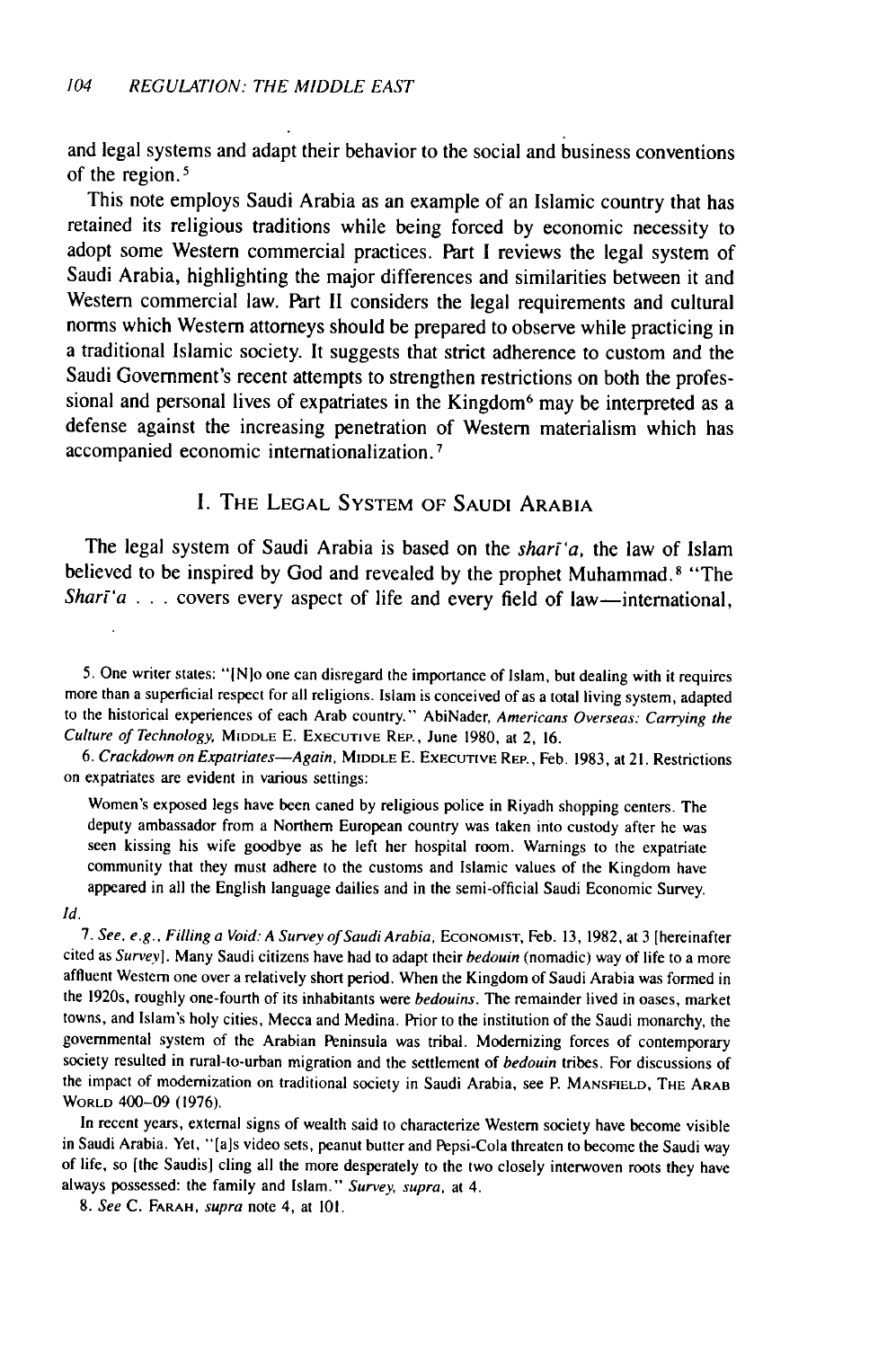constitutional, administrative, criminal, civil, family, personal, and religious."<sup>9</sup> In addition, many areas not traditionally covered by modem legal systems are included in the *shari'a.* All human actions are viewed by the degree to which they conform to *shari'a* principles. <sup>10</sup> In its narrow sense, *shari'a* is founded on the principles of the *Qurdn* (the holy book of Islam), the *sunna* (non-canonical records of the acts and words of the prophet), and *ijma'* (consensus of legal scholars).<sup>11</sup> According to this view, the *shart'a* is binding on Muslims in all facets of daily life. A more liberal interpretation holds that the *shari'a* encompasses the collected writings of Muslim jurists and public policy considerations. Under this latter construction, the *shari'a* is binding only to the extent that there is consensus on a particular issue.<sup>12</sup>

Orthodox, or *Sunni,* Islam is comprised of four major schools of thought: *Hanafite, Malikite, Shafi 'ite,* and *Hanbalite.* **'3** *The Hanbalite* school, predominant in Saudi Arabia, is considered to be the most conservative of the orthodox schools of thought.<sup>14</sup> Using the narrow construction of the *shari'a*, *Hanbalis* prescribe an almost literal adherence to the traditions of the *Qurdn* and the *sunna*.<sup>15</sup> The three remaining schools differ, among other points, on the importance attached to *ra'y* (a jurist's personal judgment), *qiyds* (analogical reasoning), and the use of local custom in interpreting legal principles. **16** The four schools agree that the *Qurān* and the *hadith* (sayings of the prophet) are the basic sources of law.<sup>17</sup>

The growing importance of Saudi Arabia as a commercial center has necessitated supplementing traditional religious law with secular regulations dealing mainly with commercial practice. These regulations are issued by royal decree according to a right derived from the *shart'a* which provides that the ruler may make regulations for the well-being of the people, provided they do not conflict with the traditional principles of the *shart'a*.<sup>18</sup>

- 9. **J. ANDERSON, LAW AS A SOCIAL** FORCE **IN ISLAMIC CULTURE AND** HISTORY 14 (1957). 10. *See id.*
- **11.** Yamani, *The Eternal Shari'a,* 12 N.Y.U. J. **INT'L** L. & POL. 205, 206 (1979).

According to the well-known *shari'a* principle that "the validity of that on which there is a difference can be questioned, but not the validity of that on which there is consensus," it becomes imperative for countries that fully implement the *shari'a*, like Saudi Arabia, and for countries that partially implement it, like most of the other Muslim countries, to adopt the narrow meaning of *shari'a* (that is, the meaning confined to the *Qurān*, the *sunna*, and consensus) and then to select principles from the various juristic schools without bias.

*Id.* See generally **F** RAHMAN, *supra* note 4, at **68-84,** 100-16.

13. For an introduction to the orthodox schools of thought, see C. **FARAH,** supra note 4, at 184-95. 14. *See* id. at 193-94.

- **15.** *See id.* at 194.
- 16. *See generally* id. at 189-95.
- **17. Id.** at 190.
- 18. A. LERRICK **& Q.J. MIAN, SAUDI BUSINESS AND** LABOR LAW, xix (1982).

<sup>12.</sup> *Id.* at 206.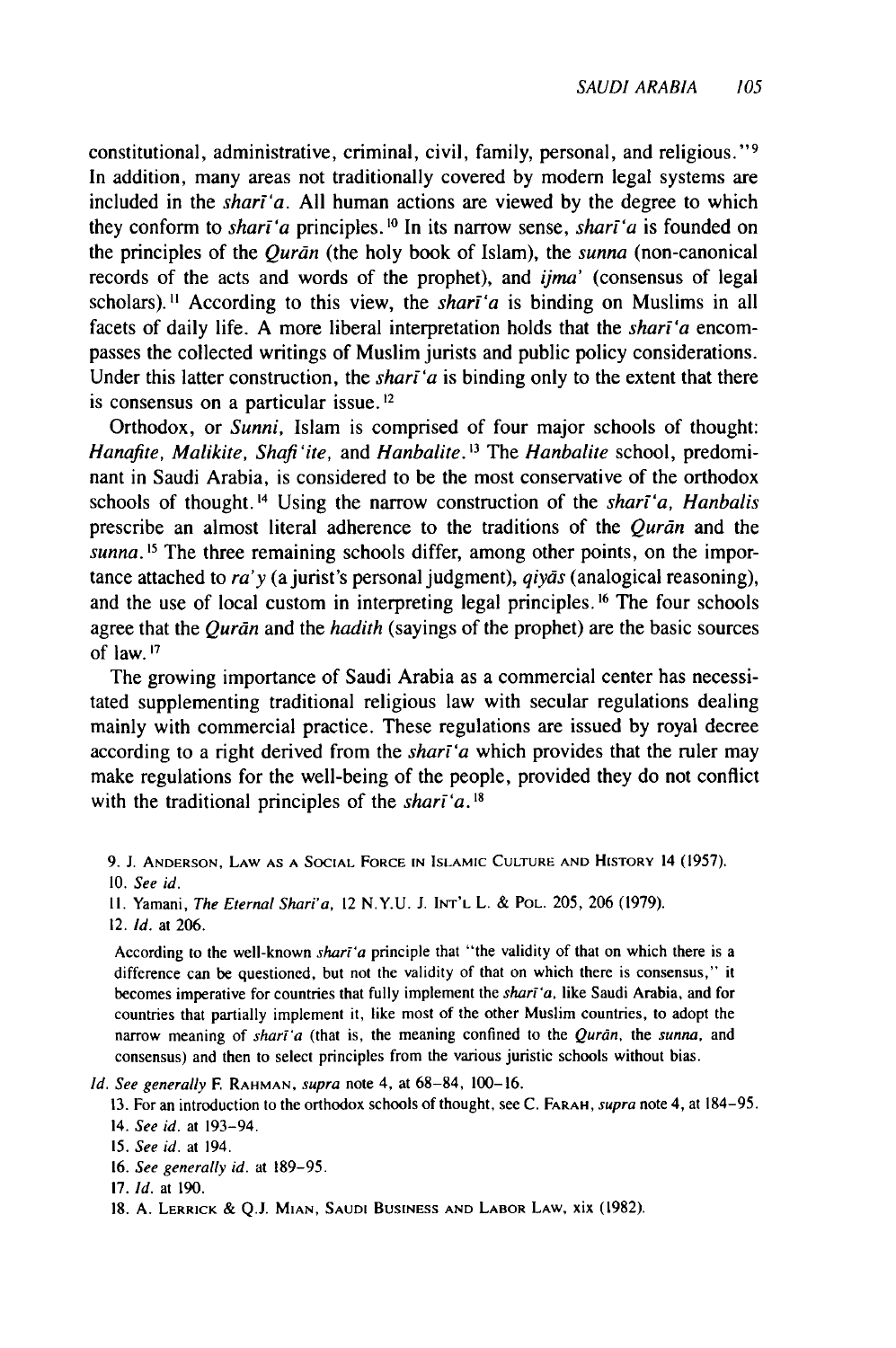Although tradition is important in Muslim society, pressures for reform are exerted from within the Islamic legal community. **19** Modern reformers face conflicts between the ideals of divine revelation and unity of juridical thought and the realism of diversity in the interpretation of the *sharf'a* in light of the needs of contemporary society. 20 They reject complete adherence to traditional Islamic jurisprudence. **2'** Instead of advocating Western models, however, these reformers argue for reinstatement of the fundamentals of Islam and reinterpretation of Islamic principles in light of the needs of contemporary society. 22

The popularity of the movement to accommodate modern commercial needs to the mandates of the *shart'a* is evidenced in political as well as scholarly discussions. At a recent meeting of the Gulf Cooperation Council Justice Ministers, member states were asked to make the *sharf'a* the basis for all legal rulings within five years.<sup>23</sup> Such decisions point to a growing consensus in the conservative Gulf States and Saudi Arabia that the area's economies should be made to conform to the religious beliefs of the local population.<sup>24</sup>

Although the legal system in Saudi Arabia has its roots in the Islamic tradition, close examination reveals similarities between Western and Saudi commercial **law. <sup>25</sup>**Both recognize the binding force of contract; the freedom to negotiate contracts and to include a choice of law clause; and the right of recourse to an independent arbitration tribunal. 26 Although the judicial system in Saudi Arabia recognizes civil law actions, enabling private citizens to bring commercial suits, <sup>27</sup> there is no recognition of foreign judgments or arbitration agreements.

**19.** Kourides, *Traditionalism* and Modernism in Islamic Law: **A** Review, *II* **COLUM. J. TRANS-NAT'L.** L. 491 **(1972).**

20. **id.** at 496.

21. *Id.* at 498.

22. *Id.* at **498-99.** This reinstatement of Islamic principles is particularly evident in **Egypt** and Iran where westernization was rapid during the periods when Anwar Sadat and Shah Mohammad Reza Pahlavi were in power.

**23.** Hitchcock, GulfArab Legal Systems Developing Fast But Still Leave Some Foreigners Uneasy, AP/Dow Jones News Wire, Sept. **6,** 1984, at 4.

24. **Id.** at **5.**

**25.** Habachy, Similarities and Common Principles of Western and *Middle* Eastern Systems of Law, **MIDDLE E. EXECUTIVE REP., July 1979,** at 2, **13.** Similarities between Western legal systems and those based on the shari'a are due to the influence of Roman law:

Even where there is no specific man-made regulation governing a legal matter, the general principles of Islamic law are very much the same as their counterparts in modem systems of law. In the final analysis, these modern systems, whether Anglo-American or European, are based more or less on the great legal heritage of Roman law.

*Id. Cf* Badr, Islamic Law: Its Relation to Other Legal Systems, **26 AM. J. COMp.** L. **187, 197 (1978)** (examining similarities between the common law and Islamic law).

**26.** Habachy, supra note **25,** at **13.**

**27. Z. JWAIDEH, LEGAL, TAX AND REGULATORY ASPECTS OF DOING BUSINESS IN SAUDI ARABIA 4 (1976).** As in Western systems, two types of litigation are recognized: public right actions (criminal law); and private right actions (civil law). *ld.*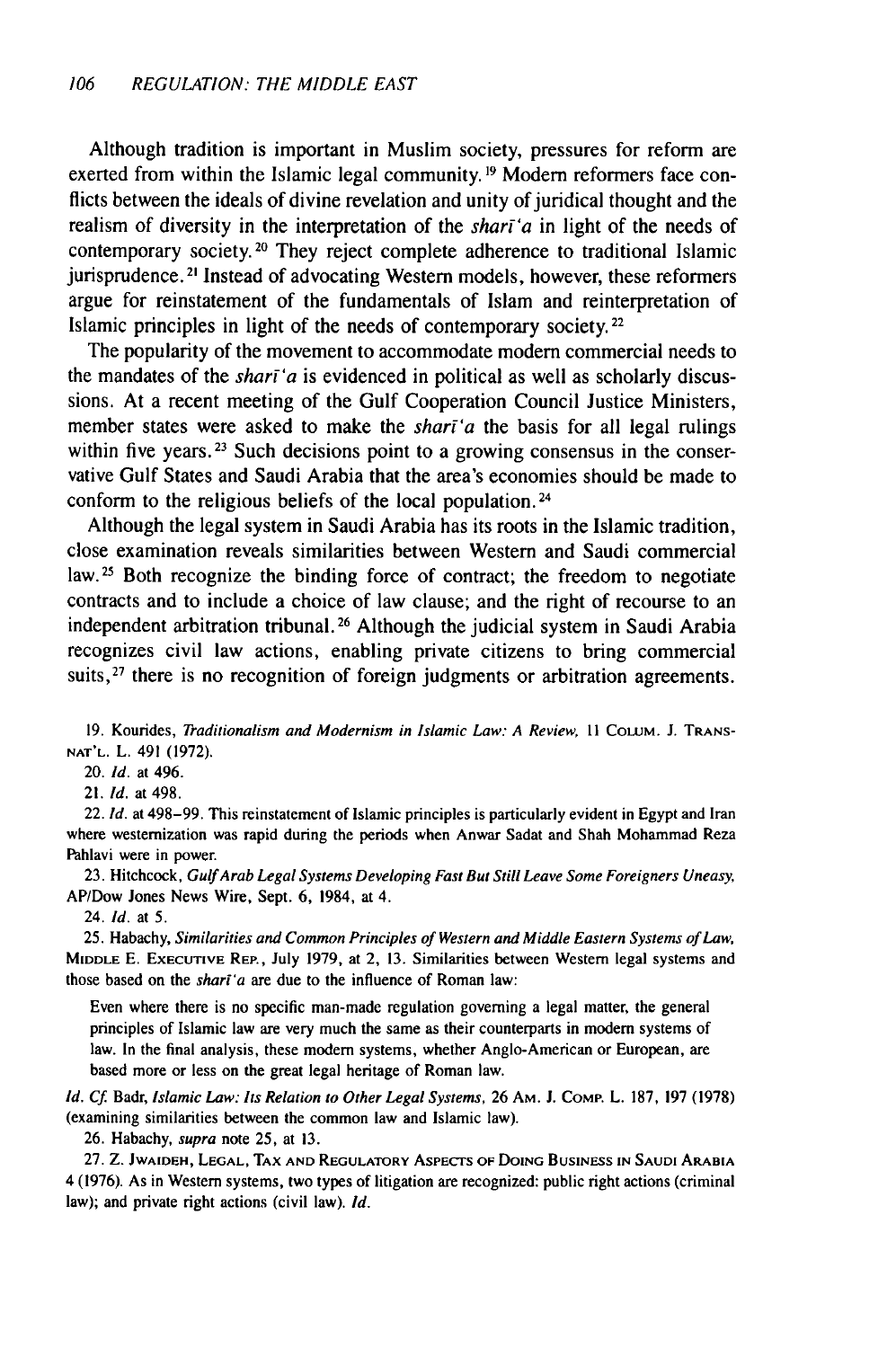Foreign judgments must be reviewed by Saudi courts according to principles of the *shari'a.*

Despite these similarities, commercial law in Saudi Arabia is characterized by a dualism unknown in Western law. While the necessities of modem commercial transactions have forced the adoption of secular supplements to the traditional law, the fundamental principles of commercial law continue to be based on Islam. Hence, Western legal practitioners wishing to practice in Saudi Arabia should be prepared to work with a system that embraces seemingly inconsistent sources of law.

## II. **LEGAL AND CULTURAL** RESTRAINTS **ON** FOREIGN PRACTITIONERS: THE **EFFECT** OF **ISLAM**

In addition to the apparent inconsistencies of Islamic legal systems, Western attorneys face obstacles posed by governmental and societal restrictions on foreigners.

### *A. Legal Requirements*

Western lawyers wishing to practice in an Islamic setting must be aware of legal restrictions placed on foreign commercial enterprises operating in the various countries of the Middle East. 28 Two basic requirements for foreign business enterprises in Saudi Arabia are participation and registration.<sup>29</sup> Some form of Saudi participation is required of foreign enterprises in virtually all transactions executed within the Kingdom. In addition to aiding the Saudi Government in policing the actions of foreign enterprises, Saudi participants generally help foreign representatives familiarize themselves with the Islamic environment. **30**

The Saudi participant may act as an agent or may enter into a joint venture agreement with the foreign enterprise.<sup>31</sup> An agent must be a Saudi national.<sup>32</sup> He receives a percentage of the proceeds from a transaction but has no equity interest in the venture.<sup>33</sup> Foreign-Saudi joint ventures may assume one of two forms: the contractual joint venture or the limited liability company. Unlike an agent, the

28. A detailed explanation of the technical requirements for setting up business enterprises in Islamic countries is beyond the scope of this note. The reader should consult Homsy, Legal Aspects of *Doing* Business in Saudi Arabia, **16 INT'L** LAW. 51 (1982); Taylor & Weissman, Middle East Agency Law Survey, 14 INT'L LAW. 331 **(1980);** Santire, *Participation* and Registration in the *Kingdom of* Saudi Arabia, 15 **INT'L** LAW. 561 (1981); and **LEGAL** AsPEcrs OF DOING **BUSINESS** WITH EGYPT, **IRAN, SAUDI** ARABIA **AND** THE **GULF STATES** (Practicing Law Inst. 1975 & Supp. 1976).

29. See generally Santire, supra note 28.

<sup>30.</sup> See Shamma & Morrison, The Use of Local Representatives in Saudi Arabia, **II** INT'L LAW. 453 (1977).

<sup>31.</sup> See Santire, supra note 28, at 564.

<sup>32.</sup> See Taylor & Weissman, supra note 28, at 351.

<sup>33.</sup> Santire, supra note 28, at 564.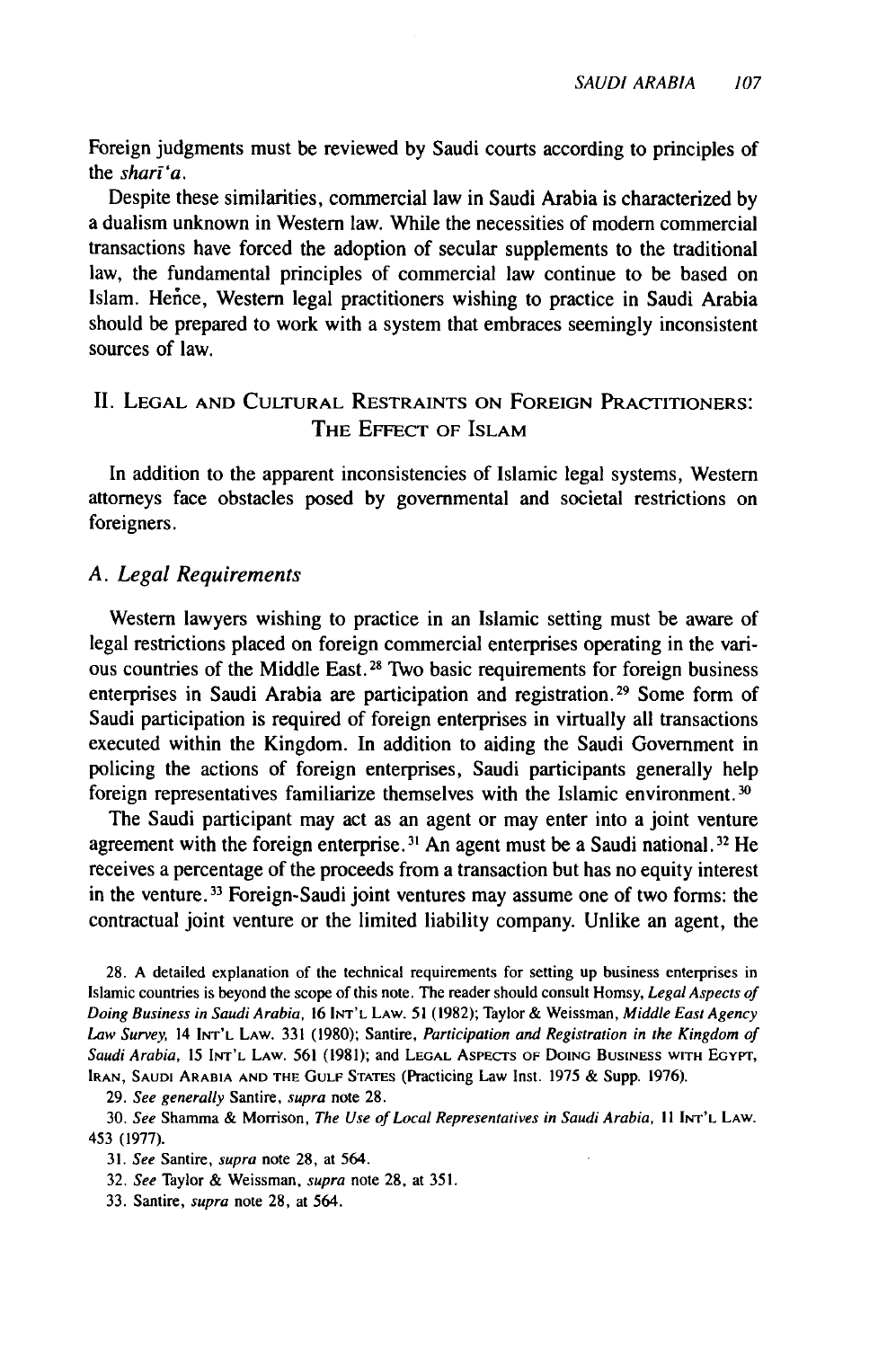Saudi participant in either type of joint venture is not limited to a five percent interest in the assets of the foreign enterprise. The government, however, does offer tax benefits and bid preferences to encourage the limited liability company and to maximize Saudi participation in the economy.<sup>34</sup>

The other important requirement for foreign business enterprises in Saudi Arabia is registration. Registration assures the Saudi Government that the foreign business provides a service needed in the Kingdom and that the company is not on the Israeli boycott list and, therefore, prohibited from engaging in business in the Kingdom. 35 If the foreign business is using a Saudi agent, registration also allows the government to determine whether the agency fee is within the legal limit. 36 Furthermore, if an agent is not employed, the application for registration requires a statement of the reason, thus providing the government with additional assurance that participation requirements have been complied with. 37 Registration may be temporary, lasting only for the duration of the contract, or permanent. **31**

In addition to formal registration and participation requirements for foreign commercial enterprises, Western attorneys must familiarize themselves with restrictions applied specifically to foreign legal practitioners in the Kingdom. The 1980 decision to restrict the practice of law to Saudi nationals 39 has meant that foreign firms which, through the 1970s, had been operating as branch offices of foreign firms are now required to practice under the auspices of a Saudi sponsor,<sup>40</sup> who apparently acts as agent for legal practitioners, The dearth of secularly trained Saudi attorneys has made locating Saudi sponsors a problem for foreigners wishing to continue existing practices or begin new ones. <sup>41</sup>

### B. Cultural Adaptations

The recognition of cultural differences facing practitioners in the Middle East is as important as the observance of legal requirements for setting up commercial enterprises and law offices. Cultural expectations will change the manner in which foreigners conduct business.

Cultural nuances derived from the *shari'a* significantly affect the conduct of legal transactions. For example, faced with the question of when a deal in a major commercial contract is closed, Westerners would assume that it is finalized when

34. *See* id. at 569-70 ("Agency, like the contractual joint venture, has none of the official benefits of an **LLC** [limited liability company) such as the tax holiday or bid preference."Id.).

39. Ministerial Decision 1190, *translated in* MIDDLE E. **EXECUTIVE** REP., Feb. 1982, at 26.

40. *See* Kenyon, *Lawyers' Mecca,* AM. **LAW.,** Aug. 1980, at **11,** 13.

41. *See id.* ("Although close to 3,700 students graduated from three schools of Islamic law in 1977, the Saudi Arabian embassy listed only 28 secularly trained Muslim attorneys in the kingdom in 1977. "Id.).

<sup>35.</sup> *See id.* at 563.

<sup>36.</sup> Id.

<sup>37.</sup> *See id.*

<sup>38.</sup> *See id.* at 562.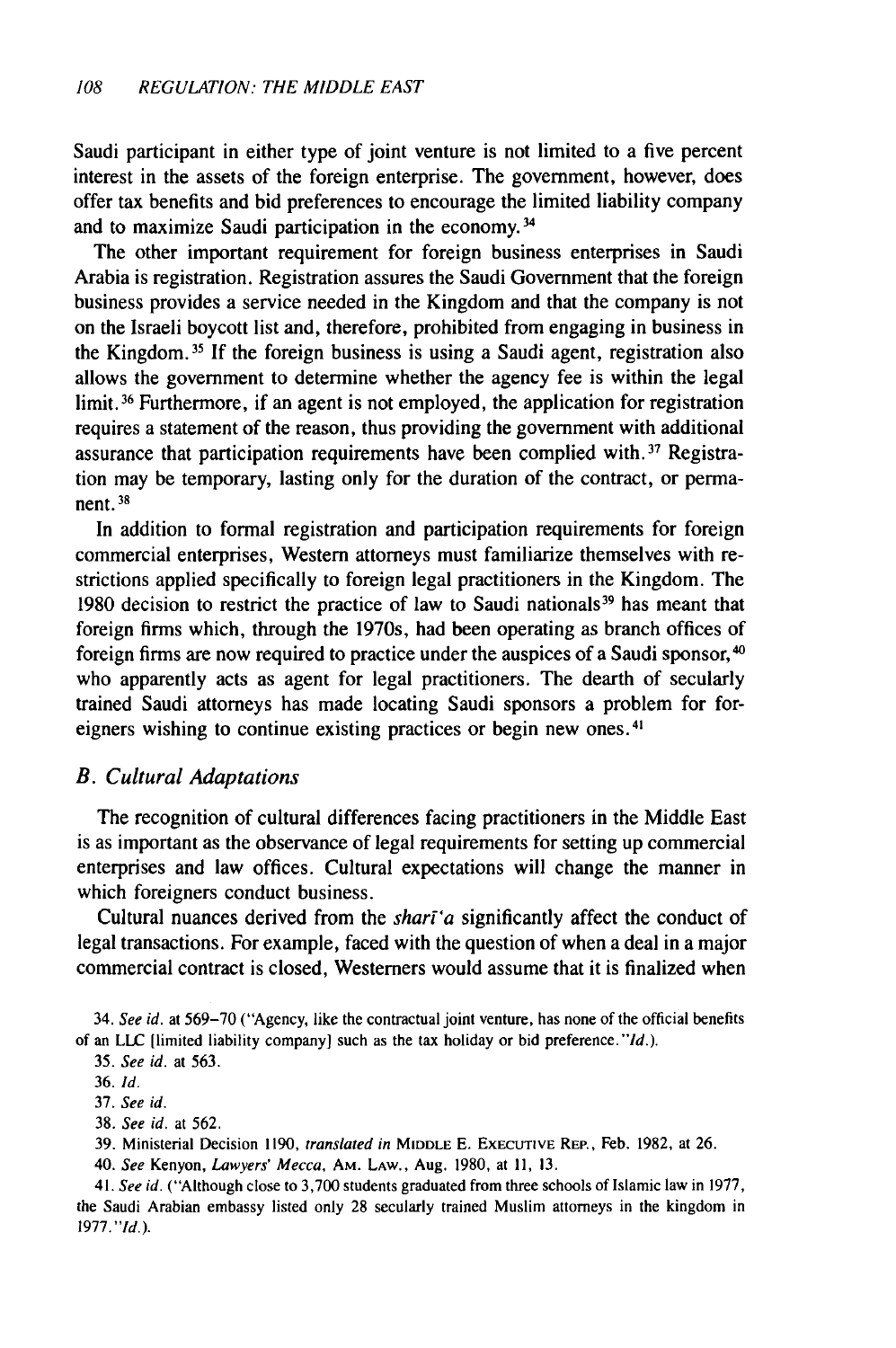the contracts are signed. However, since agreements are enforceable **by** their terms according to the *shart'a*, and since many deals not involving the Saudi government are made orally, a-Saudi might consider a deal to be final when an initial agreement is made over a handshake. A multitude of problems in contract modification may arise when the parties assume that the agreement was concluded at different points. <sup>42</sup>

Differing methods of contract negotiation might also pose a problem to the uninformed Western practitioner. Contracts in Saudi Arabia are often awarded by virtue of personal connections. What is viewed as corruption in the West is seen as a normal economic pattern in Saudi society. "Government by family sees nothing wrong in business by connection." <sup>43</sup>

Western attorneys might also be faced with adapting to a professional status unlike that to which they are accustomed. For female attorneys the transition is difficult if not impossible. The professions of business and law are the most difficult fields for women to enter in Saudi Arabia.<sup>44</sup> While female attorneys and financiers do work in the Kingdom, they are not easily found, primarily because women are required to be segregated from the male public. Because women are hindered in their work by the segregation requirement, female lawyers or financiers are viewed as less valuable employees than their male counterparts. 45 This drawback may not be as severe as it would seem, however, since women may deal openly with American and European men, with whom much business is done. 46

In other Islamic countries a negative perception of the legal profession affects male as well as female attorneys. In Egypt, for example, lawyers are thought to be members of a disreputable, avaricious profession. 47 While it does not appear

42. See generally Nelson, Cross-Cultural Training, MIDDLE E. EXECUTIVE REP., Dec. 1983, at 21.

43. Survey, supra note 7, at 8. According to one commentator:

[D]ifferences in culture lead to genuine differences in economic practice. What would be called corruption in the west is not so much an outgrowth of the Saudi economy as the way it works. . . . Patronage is the way the princes get rich; it is also, much more than coercion, the main source of the government's authority.

Id.

*44.* See Howe, *Western Women Working in Saudi Arabia,* MIDDLE E. **EXECUTIVE** REp., March 1981, at 16, 18.

45. *See* id.

46. See id.

47. **E.** HILL, MAHKAMA! **STUDIES IN THE** EGYPTIAN LEGAL SYSTEM 41 (1979). Hill comments **on** the status of the legal profession in Egypt:

Lawyers . . . are not of high status. They are viewed by many people as squeezing maximum fees from every case and thus having a stake in its prolongation. Popular wisdom sees them as mendacious, encouraging litigation and giving hope of success when the odds are against it. It is not a profession sought after by the young. Indeed, many law offices with their seedy furniture and faded paint reflect the less than prosperous circumstances of the occupants.

**Id.** But cf **E** ZIADEH, LAWYERS THE RULE OF LAW **AND** LIBERALISM **IN** MODERN **EGYPT** (1968) (regarding the liberalizing force of lawyers in Egypt).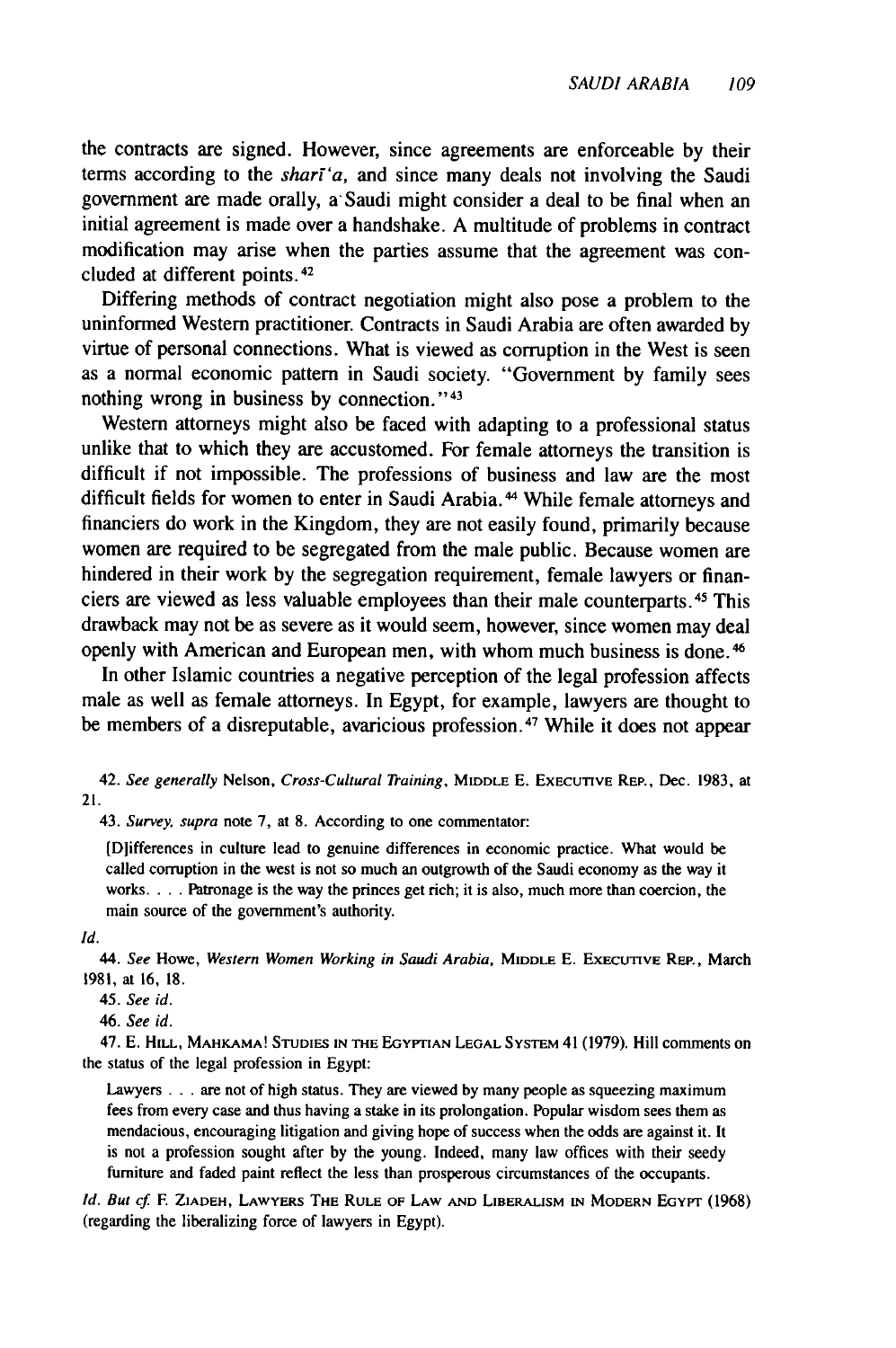that lawyers in Saudi Arabia and the Gulf States are relegated to such low status, Western practitioners nevertheless need to adapt to restrictions placed on both their professional and personal lives.

Foreigners must adapt to differing conceptions of a typical work-day or week. Although most Westerners assume a work-week which runs from Monday through Friday, they must realize that Friday is the Islamic holy day and, if not closed, commercial offices might be expected to keep irregular hours. In addition, Islam prescribes ritualistic prayer five times daily. Saudis have resisted the imposition of a Western time structure that would disrupt this schedule. <sup>48</sup>

Western practitioners must also learn to adjust their schedules to the Islamic calendar. Ramadan, the Muslim month of fasting when no food or drink is taken from dawn until sunset, 49 must be accommodated in the workplace. Especially if the month falls during the summer (the Muslim calendar is based on a lunar system), work-days will be shortened considerably.

Linguistic barriers also exist between Westerners and Saudis. Since records are required to be kept in Arabic,<sup>50</sup> Western practitioners might feel dependent on their Saudi sponsors to keep offices operating in accordance with the law. Even Westerners who have studied Arabic will undoubtedly feel deficient in oral skills, since the Arabic studied formally rarely conforms to that actually used in the Middle East. Problems in exact translation of legal phrases will come into play when negotiating contracts, thus directly affecting Western attorneys in their legal practices. Although both the Western and Arab parties to a contract may agree on the general terminology, choice of wording is crucial to the agreement between their two languages.

While differences in daily schedules and language obviously affect business practices, more subtle cultural nuances can also be important. Formalities such as the offering of refreshments and inquiries about one's family or health might strike a Westerner as superfluous in a commercial setting. However, unless cultural attitudes such as these are complied with gracefully, the business relationship is not likely to endure.

Western practitioners will also find that their personal lives and the lives of their families will be influenced by Saudi traditionalism; expatriate communities in Saudi Arabia must adapt to Islamic social norms. Segregation of the sexes is

48. *Saudiization: The Emerging Trends,* MIDDLE E. EXECUTIVE REP., June 1984, at 16, 17 [hereinafter cited as *Saudiization].* One writer states: "For historical and cultural reasons, Saudi men have resisted structuring their lives around a 9 A.M. to 5 P.M. day. To Saudis, such time restraints are not natural, having been devised, they feel, by Westerners to suit the need to keep machines operating constantly." *Id.*

49. *See* C. FARAH, supra note 4, at 143-45.

50. *See Saudiization, supra* note 48, at 16.